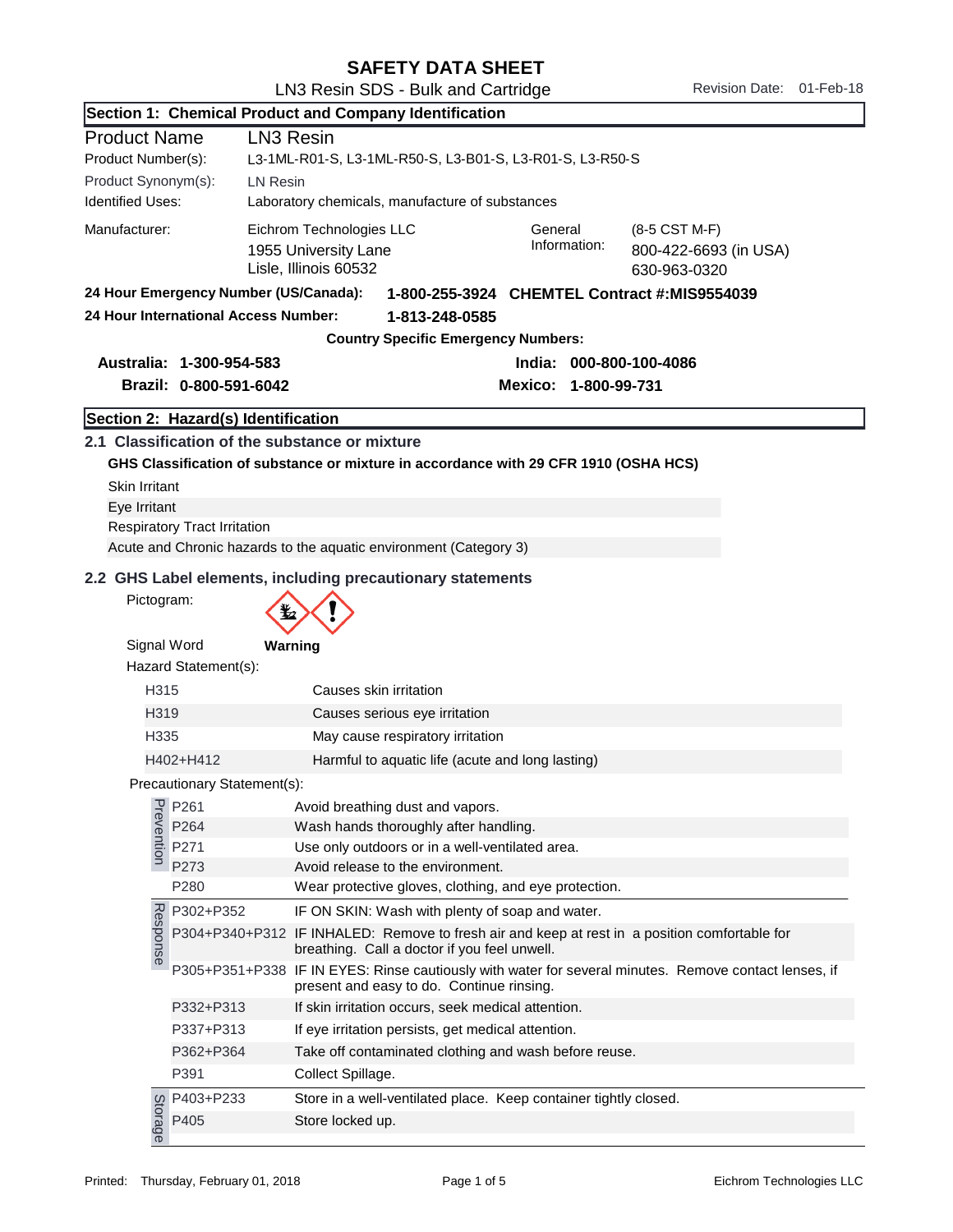P<sub>501</sub> Dispose of contents/container in accordance with federal, state, and local regulations.

| P501<br>Disposal                                                                                                            | Dispose of contents/container in accordance with federal, state, and local regulations.                                                                                               |     |                  |
|-----------------------------------------------------------------------------------------------------------------------------|---------------------------------------------------------------------------------------------------------------------------------------------------------------------------------------|-----|------------------|
| 2.3 Hazards Not Otherwise Classified (HNOC) or not covered by GHS:                                                          |                                                                                                                                                                                       |     |                  |
| Section 3: Composition / Information on Ingredients                                                                         |                                                                                                                                                                                       |     |                  |
| Component                                                                                                                   | CAS_Number                                                                                                                                                                            |     | Percentage Range |
| Nonionic Acrylic Ester Polymer                                                                                              | <b>Trade Secret</b>                                                                                                                                                                   | 60% |                  |
| Phosphorous based extractant                                                                                                | <b>Trade Secret</b>                                                                                                                                                                   | 40% |                  |
| Section 4: First-aid Measures                                                                                               |                                                                                                                                                                                       |     |                  |
| <b>General Advice</b>                                                                                                       | The hazardous properties of this material have not been established. Treat material<br>as if it were toxic when evaluating first aid requirements.                                    |     |                  |
| Ingestion                                                                                                                   | IF SWALLOWED: Call a POISON CONTROL CENTER or doctor if you feel unwell.<br>IF SWALLOWED: Rinse mouth. DO NOT induce vomitting.                                                       |     |                  |
| <b>Skin Contact</b>                                                                                                         | Wash immediately with soap and copious amounts of water. Remove and wash<br>contaminated clothing promptly. If irritation develops, seek medical attention.                           |     |                  |
| Eye Contact                                                                                                                 | Irrigate immediately with water for 15 minutes. Mechanical irritation is possible;<br>seek medical attention.                                                                         |     |                  |
| Inhalation                                                                                                                  | Remove to fresh air. If breathing is labored, administer oxygen. If not breathing,<br>give artificial respiration. Seek medical attention.                                            |     |                  |
| Most important symptoms and effects,<br>both acute and delayed                                                              | The most important known symptoms and effects are described in the labelling (see<br>section 2) and/or in section 11. Further important symptoms and effects are so far<br>not known. |     |                  |
| Indication of any immediate medical<br>attention and special treatment needed antidote.                                     | Treat according to symptoms (decontamination, vital functions), no known specific                                                                                                     |     |                  |
| Section 5: Firefighting Measures                                                                                            |                                                                                                                                                                                       |     |                  |
| <b>Extinguishing Media</b>                                                                                                  | Foam, CO2, Dry Chemical, Water Spray                                                                                                                                                  |     |                  |
| Protective Equipment                                                                                                        | Wear positive pressure self-contained breathing apparatus and full personal<br>protective equipment.                                                                                  |     |                  |
| Special Hazards                                                                                                             | Possible combustion products include carbon oxides and phosphorous oxides.<br>Flammable olefin vapors may be driven off a t emperatures greater than 125°C.                           |     |                  |
| Section 6: Accidental Release Measures                                                                                      |                                                                                                                                                                                       |     |                  |
| Personal precautions                                                                                                        | Avoid creating and breathing dust. See section 8.                                                                                                                                     |     |                  |
|                                                                                                                             | Surface may be slippery.                                                                                                                                                              |     |                  |
|                                                                                                                             | Use proper personal protect equipment (specified in section 8)                                                                                                                        |     |                  |
| Methods and materials for containment Ventilate area and wash spill site after material pickup is complete.<br>and clean-up |                                                                                                                                                                                       |     |                  |
|                                                                                                                             | Sweep up material and transfer to a suitable container for disposal.                                                                                                                  |     |                  |
| Reference to other sections                                                                                                 | For disposal see section 13.                                                                                                                                                          |     |                  |
| Section 7: Handling and Storage                                                                                             |                                                                                                                                                                                       |     |                  |
| Conditions for safe handling                                                                                                | Avoid contact with skin and eyes. Avoid inhalation of vapor or mist.                                                                                                                  |     |                  |
|                                                                                                                             | Use mechanical exhaust if dust is formed.                                                                                                                                             |     |                  |
| Conditions for safe storage                                                                                                 | Keep away from direct sunlight, heat sources, and sources of ignition                                                                                                                 |     |                  |
|                                                                                                                             | Normal warehouse storage in cool, dry, well-ventilated area is satisfactory.<br>Keep away from strong oxidizers.                                                                      |     |                  |
| Specific End Use(s)                                                                                                         | Apart from the uses mentioned in section 1 no other specific uses are stipulated.                                                                                                     |     |                  |
| Section 8: Exposure Controls / Personal Protection                                                                          |                                                                                                                                                                                       |     |                  |
| <b>Control Parameters</b>                                                                                                   | Contains no substances with occupational exposure limit values.                                                                                                                       |     |                  |
| <b>Exposure Controls</b>                                                                                                    | Avoid contact with skin, eyes, and clothing. Wash hands before breaks and<br>immediately after handling the product.<br>Mechanical exhaust is required.                               |     |                  |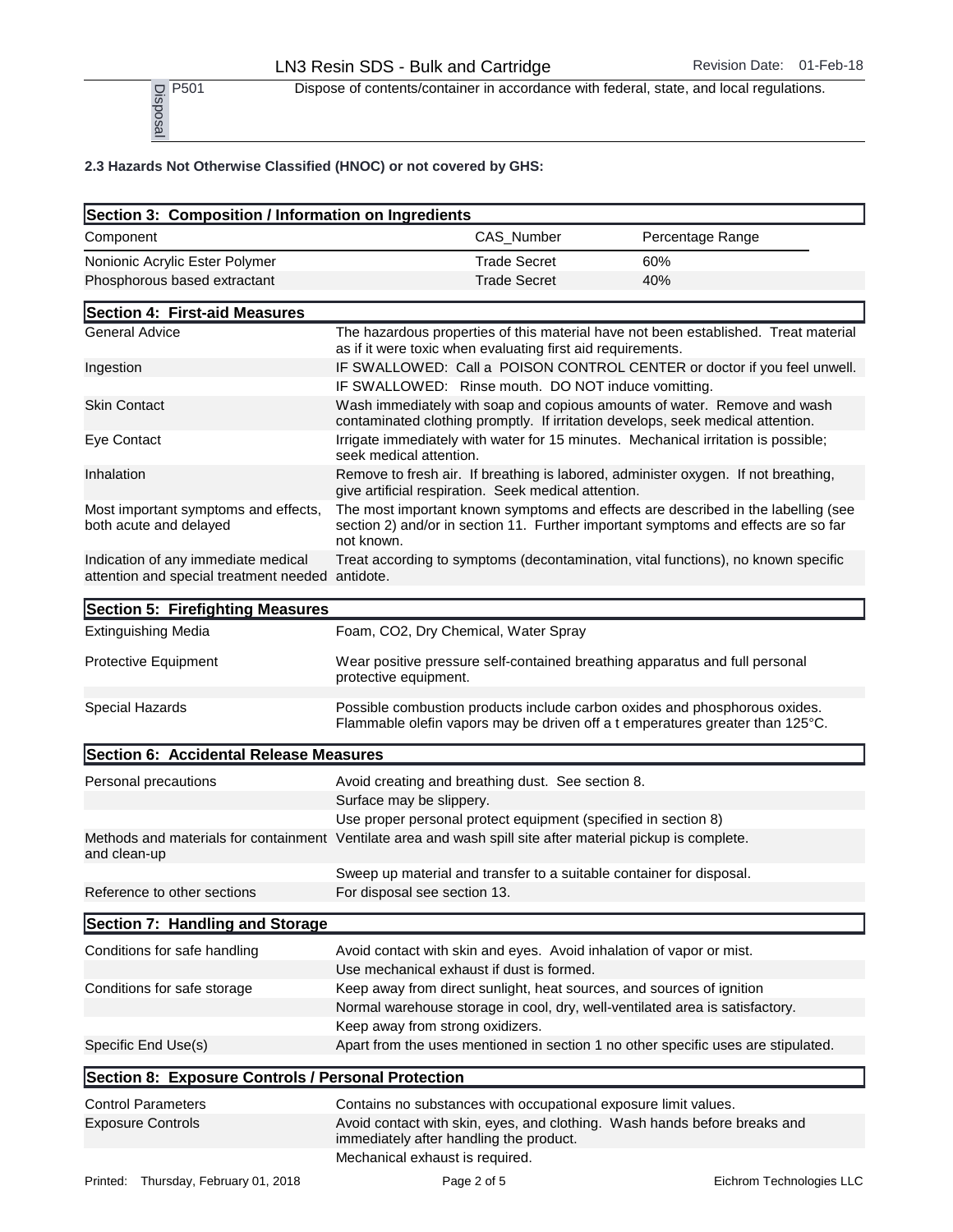|                        | LN3 Resin SDS - Bulk and Cartridge                                                                                                                                                         | Revision Date: 01-Feb-18 |  |
|------------------------|--------------------------------------------------------------------------------------------------------------------------------------------------------------------------------------------|--------------------------|--|
|                        | Do not eat, drink or smoke when using this product.                                                                                                                                        |                          |  |
| Eye Protection         | Wear safety goggles and/or face shield.                                                                                                                                                    |                          |  |
| <b>Skin Protection</b> | Wear impervious gloves and clean body-covering clothing.                                                                                                                                   |                          |  |
| Respiratory protection | Use NIOSH/MSHA approved respirator when handling material outside of<br>mechanical exhaust. An air-purifying respirator with an organic vapor cartridge or<br>canister may be permissible. |                          |  |
|                        | Do not breathe dust.                                                                                                                                                                       |                          |  |

## Section 9: Physical Properties

| OCUNUTI J. FIIYƏN AIFI UPCINCƏ                        |                               |                                                                                                           |                                                            |                                                                                                                                                             |
|-------------------------------------------------------|-------------------------------|-----------------------------------------------------------------------------------------------------------|------------------------------------------------------------|-------------------------------------------------------------------------------------------------------------------------------------------------------------|
| Information on basic physical and chemical properties |                               |                                                                                                           |                                                            |                                                                                                                                                             |
| Appearance:                                           | Powder                        |                                                                                                           | <b>Explosion Limits</b>                                    | Not applicable                                                                                                                                              |
|                                                       |                               | Off-white, spherical beads                                                                                | (Upper/Lower):                                             |                                                                                                                                                             |
| Odor:                                                 | sweet                         |                                                                                                           | Flash Point:                                               | >108°C (Closed Cup) for                                                                                                                                     |
| Odor Threshold:                                       | Not Established               |                                                                                                           |                                                            | Extractant.                                                                                                                                                 |
| pH:                                                   | Not Relevant                  |                                                                                                           | Flammability:                                              | Not Established                                                                                                                                             |
| Melting Point:                                        | established for polymer.      | <-32°C for Extractant: not                                                                                | Autolgnition Temperature:<br>Decomposition                 | Not Established<br>Not Established                                                                                                                          |
| <b>Boiling Point:</b>                                 |                               | >300°C for Extractant: not                                                                                | Temperature                                                |                                                                                                                                                             |
|                                                       | established for polymer.      |                                                                                                           | VaporPressure:                                             | Not Established                                                                                                                                             |
| <b>Relative Density:</b>                              | $0.35$ g/mL at $25^{\circ}$ C |                                                                                                           | VaporDensity:                                              | Not Applicable                                                                                                                                              |
| Solubility:                                           | practically insoluble.        | 16 mg/L for Extractant; polymer is                                                                        | <b>Evaporation Rate:</b>                                   | Neglible                                                                                                                                                    |
| <b>Partition Coefficient:</b>                         |                               | Log Pow $>= 2.65$ for Extractant;<br>not established for polymer.                                         |                                                            |                                                                                                                                                             |
| Viscosity:                                            | Not Applicable                |                                                                                                           |                                                            |                                                                                                                                                             |
| Section 10: Stability and Reactivity                  |                               |                                                                                                           |                                                            |                                                                                                                                                             |
| Reactivity                                            |                               |                                                                                                           | No hazardous reactions if stored and handled as indicated. |                                                                                                                                                             |
| <b>Chemical Stability</b>                             |                               |                                                                                                           | Stable under normal handling and storage conditions.       |                                                                                                                                                             |
| <b>Hazardous Reactions</b>                            |                               | No hazardous reactions are expected in normal laboratory use. Hazardous<br>polymerization will not occur. |                                                            |                                                                                                                                                             |
| <b>Conditions to Avoid</b>                            |                               | No relevant information available.                                                                        |                                                            |                                                                                                                                                             |
| <b>Materials to Avoid</b>                             |                               |                                                                                                           | Contact with strong oxidizers will degrade material.       |                                                                                                                                                             |
|                                                       |                               | Avoid contact with strong bases.                                                                          |                                                            |                                                                                                                                                             |
| Hazardous decomposition Products                      |                               |                                                                                                           |                                                            | Possible combustion products include carbon oxides and phosphorous oxides.<br>Flammable olefin vapors may be driven off a t emperatures greater than 125°C. |

## Section 11: Toxicology Information

|                                   | The product has not been tested. The statements on toxicology have been derived<br>from the properties of the individual components. |
|-----------------------------------|--------------------------------------------------------------------------------------------------------------------------------------|
| <b>Acute Toxicity</b>             |                                                                                                                                      |
| Oral Effects                      | Polymer, Oral LD50 $>$ 5,000 mg/kg (rat).                                                                                            |
|                                   | Extractant, Oral LD50 > 3,500 mg/kg (rat).                                                                                           |
| <b>Inhalation Effects</b>         | No data available for acute inhalation effects of this product.                                                                      |
| Dermal Effects                    | Polymer, Dermal LD50 $>$ 5,000 mg/kg (rabbit).                                                                                       |
|                                   | Extractant, Dermal LD50 $> 2,000$ mg/kg (rabbit).                                                                                    |
| Skin corrosion/irritation         |                                                                                                                                      |
|                                   | Extractant is a mild skin irritant (rabbit).                                                                                         |
| Serious eye damage/irritation     |                                                                                                                                      |
|                                   | Extractant is Eye Irritant (rabbit).                                                                                                 |
| Respiratory or skin sensitization |                                                                                                                                      |
|                                   | Extractant is not a skin sensitizer (Guinea Pig). No data for other components.                                                      |
| Germ Cell Mutagenicity            |                                                                                                                                      |

٦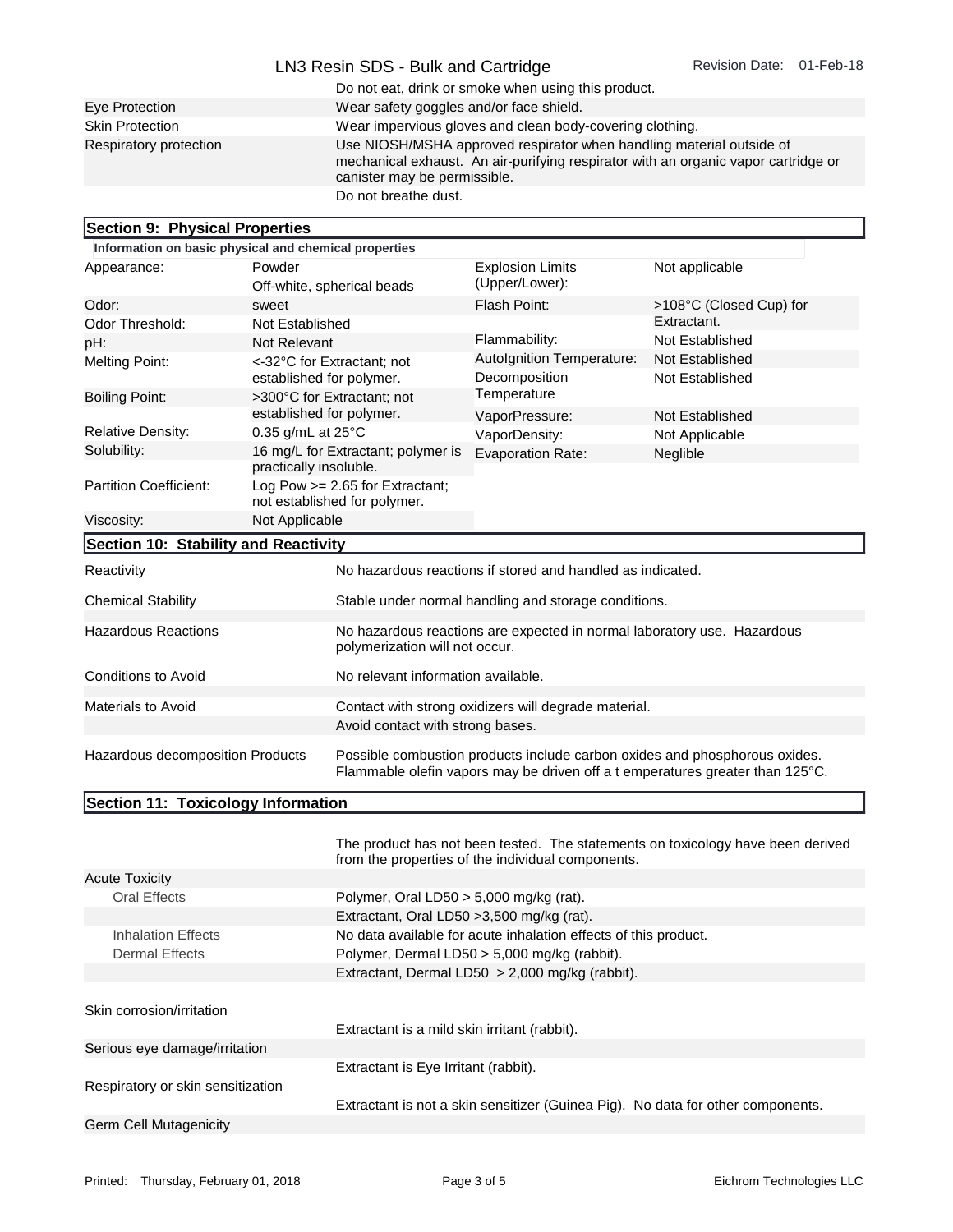|                                | Extractant is not mutagenic in bacteria and did not produce chromosome<br>aberrations is mouse nuclei. No data available regarding mutagenic effects of other<br>components in this product. |  |
|--------------------------------|----------------------------------------------------------------------------------------------------------------------------------------------------------------------------------------------|--|
| Carcinogenicity                |                                                                                                                                                                                              |  |
|                                | No data available regarding carcinogenic effects of this product.                                                                                                                            |  |
| Reproductive Toxicity          |                                                                                                                                                                                              |  |
|                                | No data available regarding reproductive effects of this product.                                                                                                                            |  |
| Specific Target Organ Toxicity |                                                                                                                                                                                              |  |
| Single Exposure                | No data available regarding specific target organ toxicity single exposure.                                                                                                                  |  |
| <b>Repeated Exposure</b>       | No data available regarding specific target organ toxicity repeated exposure.                                                                                                                |  |
| <b>Aspiration Hazard</b>       |                                                                                                                                                                                              |  |

No data available regarding the aspiration hazard of this product.

## Section 12: Ecological Information

|                                     | *The product has not been tested. The statement has been derived from the<br>properties of individual components using an additivity method.                                                                                    |
|-------------------------------------|---------------------------------------------------------------------------------------------------------------------------------------------------------------------------------------------------------------------------------|
| <b>Aquatic Toxicity</b>             |                                                                                                                                                                                                                                 |
| Acute Toxicity to fish              | LC50 - Oncorhynchus mykiss (rainbow trout) - 22 mg/l - 96 for extractant.                                                                                                                                                       |
|                                     | LC50 - Lepomis macrochirus (bluegill sunfish) - 46 mg/l - 96 h for extractant.                                                                                                                                                  |
|                                     | Acute Toxicity to aquatic invertebrates LC50 - Daphnia magna (Water flea) - > 9.9 mg/l - 48 h for extractant.                                                                                                                   |
| Acute toxicity to aquatic plants    | data collected on extractant toxicity in pseudokirchneriella for EC10, EC20, and<br>EC50 did not attain the required values. The values for the extractant are therefer<br>concluded to be greater than the maximum solubility. |
| Persistance and degradability       |                                                                                                                                                                                                                                 |
| Biodegradability                    | This material is not readily biodegradable.                                                                                                                                                                                     |
| Bioaccumulative potential           | No data are available for bioaccumulative potential.                                                                                                                                                                            |
| Mobility in Soil                    | No data are available for mobility in soil.                                                                                                                                                                                     |
| PBT/vPvB assessment                 | PBT/vPvB assessment not available as chemical safety assessment not<br>required/not conducted.                                                                                                                                  |
| Other                               | An environmental hazard cannot be excluded in the event of unprofessional<br>handling or disposal. Very toxic to aquatic life with long lasting effects.                                                                        |
| Reetion 12: Disposal Considerations |                                                                                                                                                                                                                                 |

| <b>POCCITOTI TO. DISPOSAL COTISIUE ALIOIIS</b> |                                                                                                                                                  |  |
|------------------------------------------------|--------------------------------------------------------------------------------------------------------------------------------------------------|--|
| General                                        | Avoid disposal to sewers and local waterways.                                                                                                    |  |
|                                                | Dispose of contents/container in accordance with federal, state, and local<br>regulations.                                                       |  |
| Unused:                                        | Dissolve or mix the material with a combustible solvent and burn in a chemical<br>incinerator equipped with an afterburner and scrubber.         |  |
| Used:                                          | For resin contaminated with hazardous materials, dispose of mixture as hazardous<br>material according to local, state, and federal regulations. |  |
|                                                |                                                                                                                                                  |  |

## Section 14: Transport Information

Contact Eichrom for information regarding shipping classification.

| Section 15: Regulatory Information |                                                                                                                                                                         |  |
|------------------------------------|-------------------------------------------------------------------------------------------------------------------------------------------------------------------------|--|
| Canada - DSL/NDSL                  | All substances contained in this product are listed on the Canadian Domestic<br>Substances List (DSL) or are not required to be listed.                                 |  |
| Non-US Regulations                 |                                                                                                                                                                         |  |
| Other International Regulations    | One or more components of this product are NOT included on the Japanese<br>(ENCS) inventory.                                                                            |  |
| US Federal Regulations             |                                                                                                                                                                         |  |
|                                    | Toxic Substances Control Act (TSCA): This material is provided to you under the<br>research and development (R&D) exemption.                                            |  |
|                                    | Toxic Substances Control Act (TSCA): All components of this product are on the<br>TSCA Inventory or are exempt from TSCA Inventory requirements under 40 CFR<br>720.30. |  |
|                                    | One or more components are an Acute Health Hazard under SARA Title III.<br>Sections 311/312.                                                                            |  |